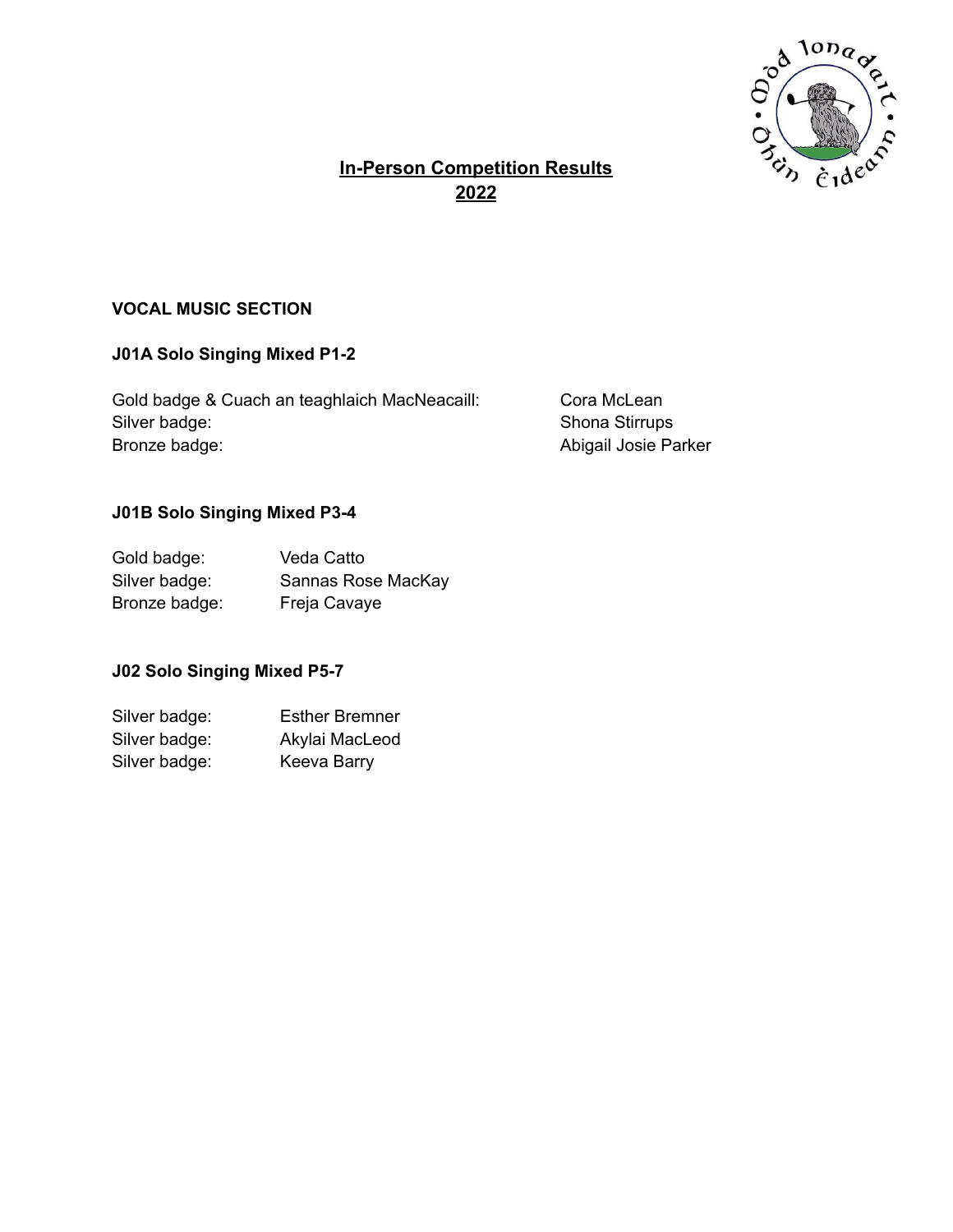### **ORAL SECTION**

## **J13 Poetry Recitation P1-2**

| Gold badge:   | Órán Hutchison   |
|---------------|------------------|
| Silver badge: | Keita Holmes     |
| Bronze badge: | Aileana Van Tiem |

### **J14 Poetry Recitation P3-4**

| Gold badge: | Freja Cavaye  |
|-------------|---------------|
| Gold badge: | Mhairi Hobson |

### **J15 Poetry Recitation P5-7**

| Gold badge & Edinburgh Caithness Association trophy: | Isla Shirley       |
|------------------------------------------------------|--------------------|
| Silver badge:                                        | Josie MacLellan    |
| Bronze badge:                                        | Iris Brooks-Miller |

# **J17 Prose Reading P5-7**

Gold badge: Sandy Brandt

### **J19 Bible Reading P5-7**

Gold badge: Sandy Brandt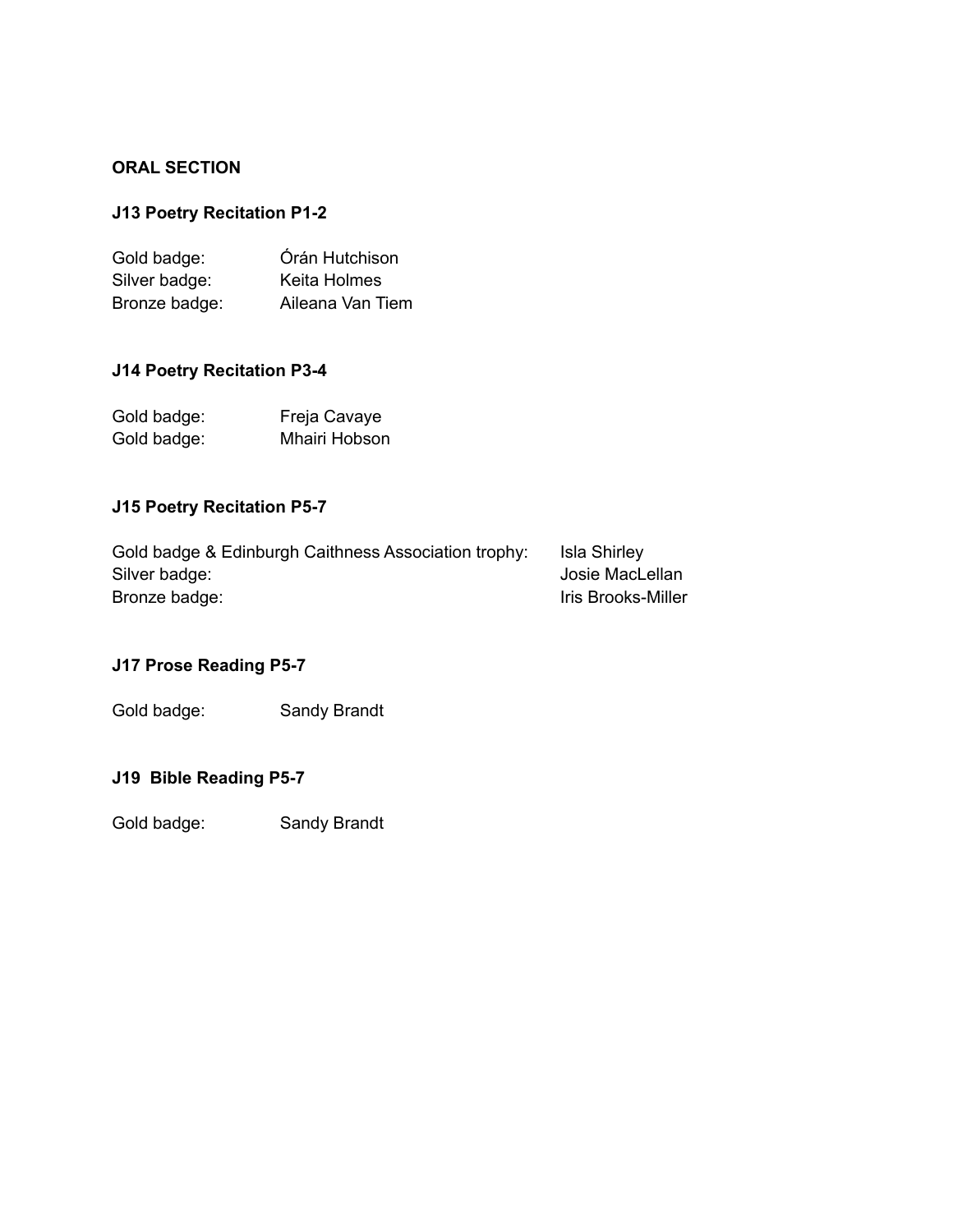### **INSTRUMENTAL MUSIC SECTION**

## **M01 MSR Primary**

| Gold badge:   | <b>Taran Conroy</b> |
|---------------|---------------------|
| Silver badge: | Xander Gulrajani    |

## **M03 Instrument Solo Primary (any instrument)**

| Gold badge:   | Sorcha Spencer        |
|---------------|-----------------------|
| Silver badge: | <b>Timothy Pooley</b> |
| Bronze badge: | Anya Lyon             |

## **M04 Instrument Solo Secondary (any instrument)**

| Gold badge:   | Isabella Lam |
|---------------|--------------|
| Silver badge: | Orla Holt    |

# **M05 Singing with Self-Accompaniment (Open)**

| Silver badge: | Sadhbh Cranley         |
|---------------|------------------------|
| Bronze badge: | <b>Tharchin Tenzin</b> |
| Bronze badge: | Elijah Gulrajani       |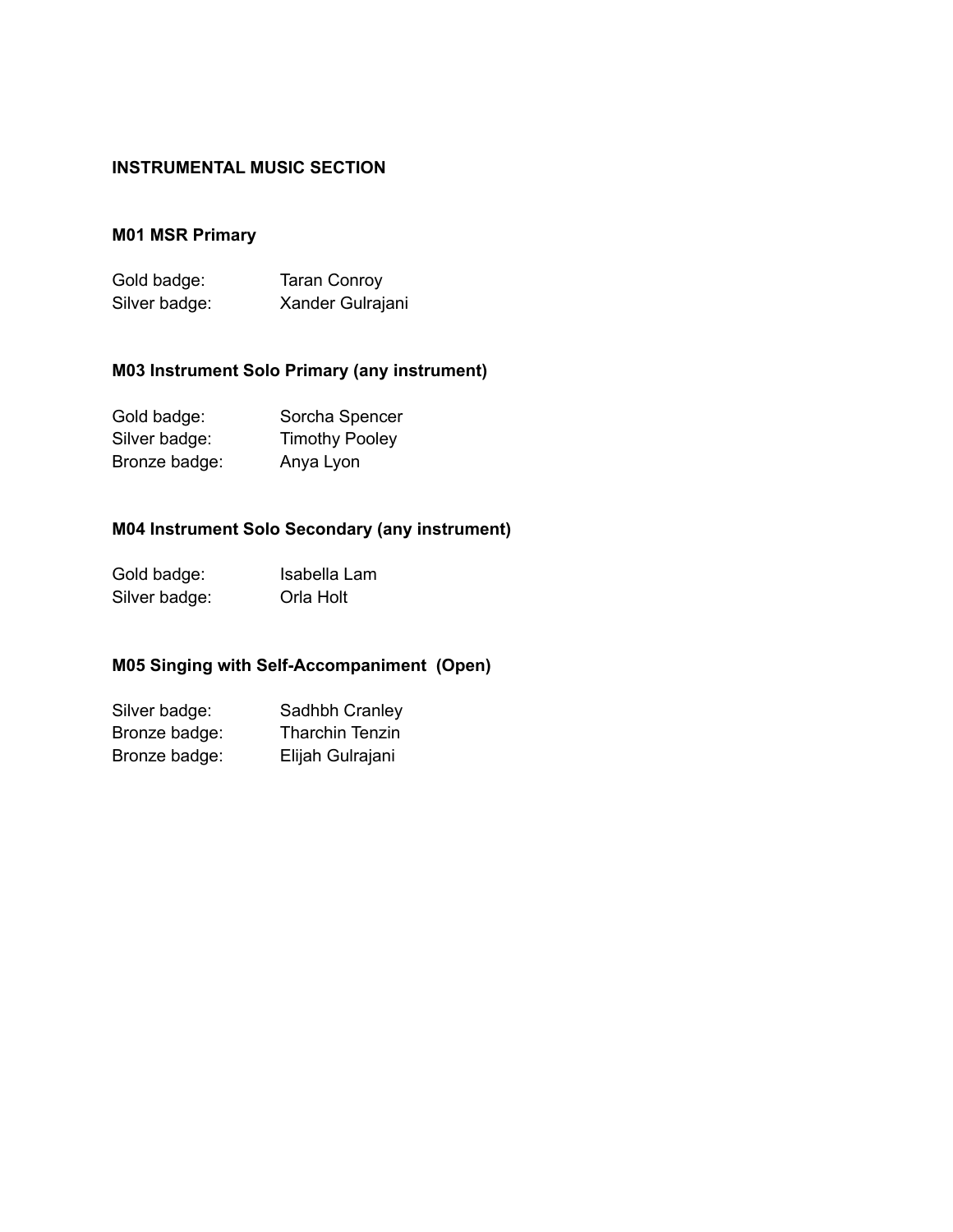#### **CLARSACH SECTION**

### **M06 Clarsach Solo Introductory (up to Grade 1)**

| Gold badge:   | Cara Thompson    |
|---------------|------------------|
| Silver badge: | Xander Gulrajani |
| Bronze badge: | Cecilia Brown    |

#### **M07 Clarsach Solo Elementary (Grade 1)**

| Gold badge:   | Elsie Belle McGarvey     |
|---------------|--------------------------|
| Silver badge: | <b>Floraidh Robinson</b> |
| Bronze badge: | Nuala Slorach            |

### **M08 Clarsach Solo Intermediate 1 (Grade 2-3)**

Gold badge: Erin Grieg

#### **M09 Clarsach Solo Intermediate 2 (Grade 3-4)**

Gold badge: Hazel Brandt Gold badge: Zorka Mitrovic

### **M11 Singing with Self-Accompaniment (Open)**

Gold badge & The Margaret Collin Quaich: Eilidh Smartt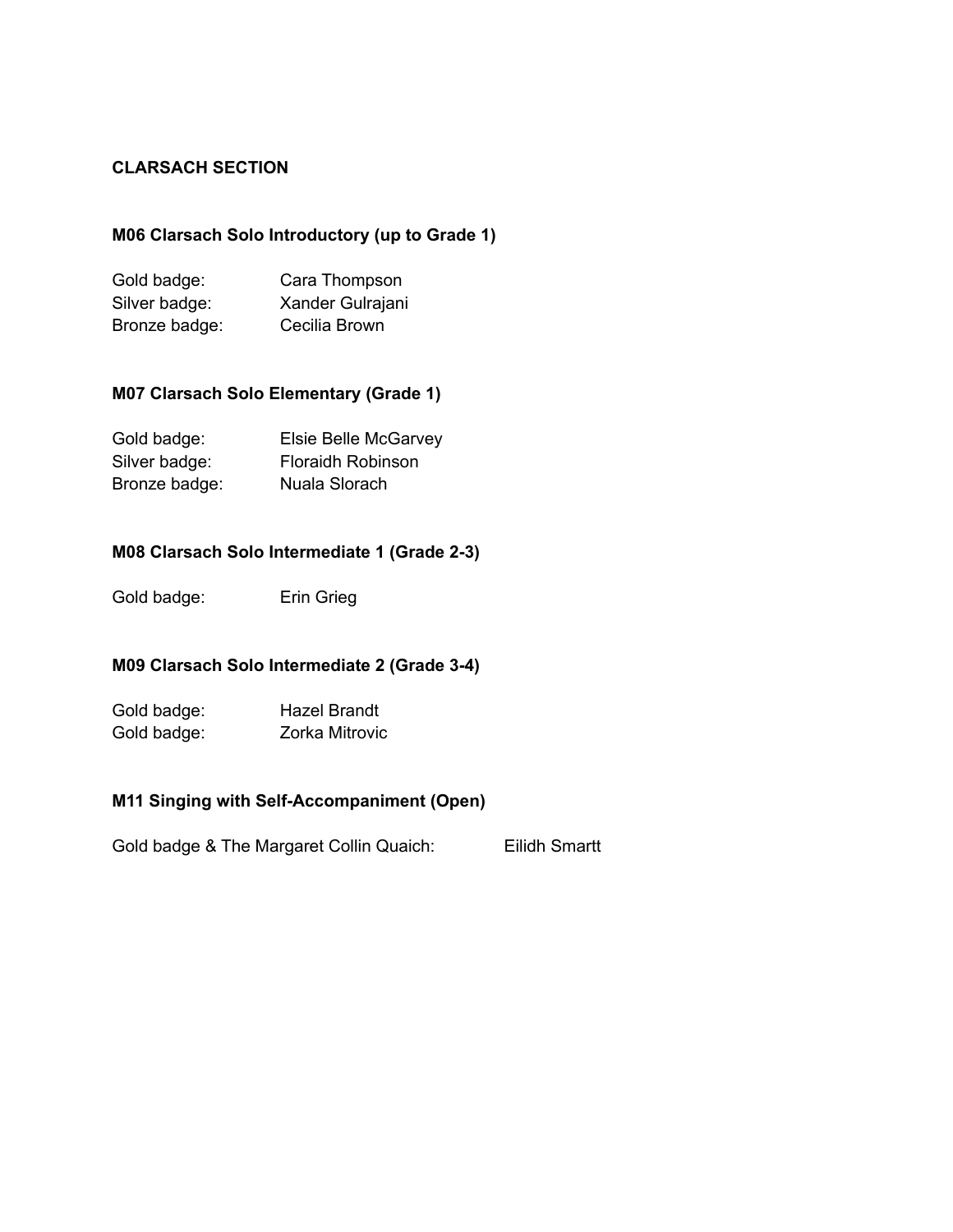# **Online Competition Results 2022**

## **LITERARY SECTION**

# **L01 Poetry Writing, P1-4**

Gold badge: Muireann Beck

### **L04 Prose Writing, P1-4**

| Gold badge:   | Mirabelle NicLeòid |
|---------------|--------------------|
| Silver badge: | Freja Cavaye       |

### **L05 Prose Writing, P5-7**

Gold badge: Gordon Mair